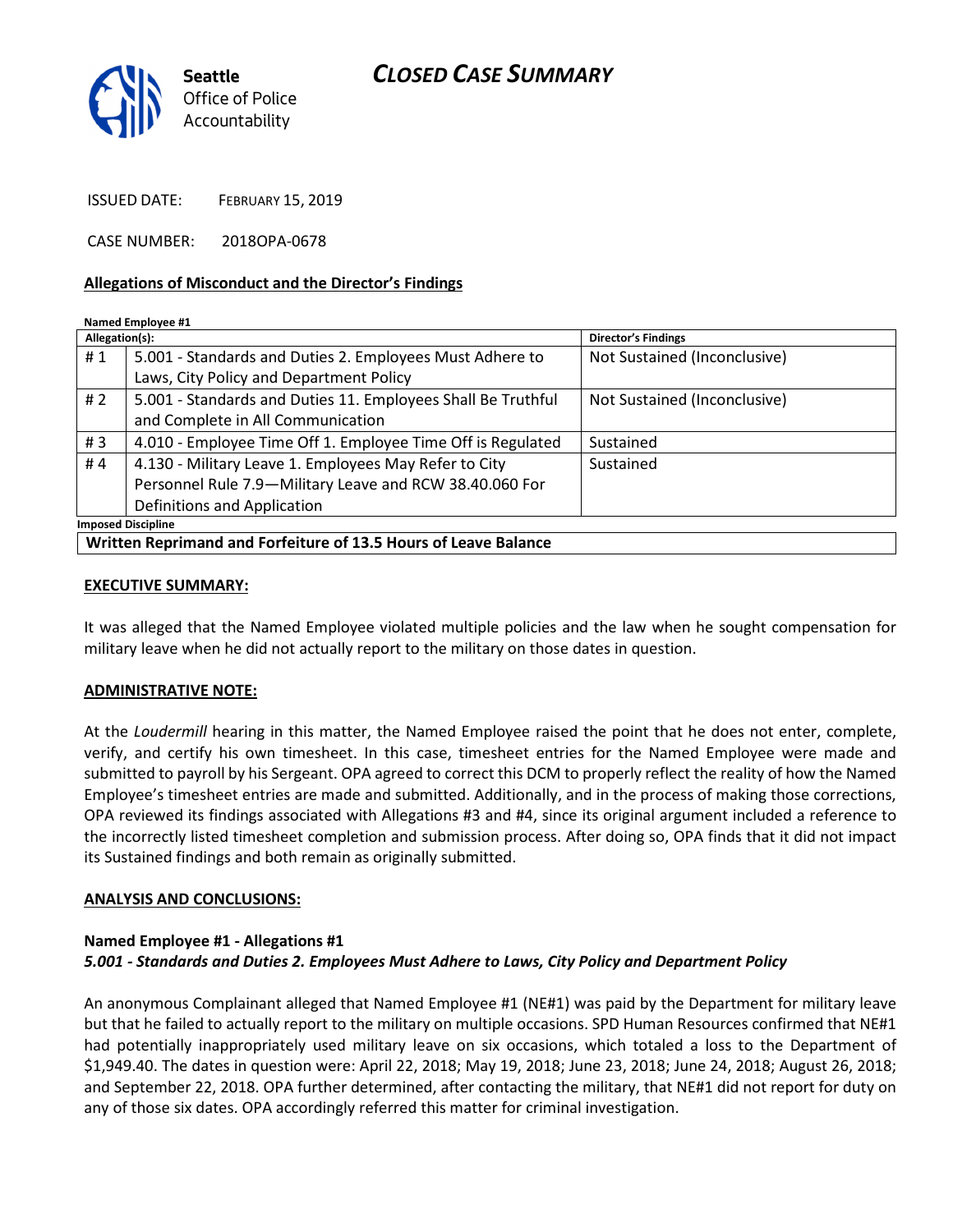



OPA CASE NUMBER: 2018OPA-0678

After conducting her investigation, the assigned criminal investigator determined that NE#1 was paid for 54 hours of military leave that he did not work. The criminal investigator found sufficient probable cause that a crime had been committed and referred this matter to the King County Prosecuting Attorney's Office (KCPAO). The KCPAO ultimately declined to prosecute this matter. In the decline notice, the KCPAO indicate that the amount that had been allegedly improperly received by NE#1 was not high enough to warrant a prosecution and that any trial would likely not result in a guilty verdict. This case was also screened with the Seattle City Attorney's Office (SCAO). The SCAO also declined to prosecute, citing the low amount of the alleged theft. Notably, neither prosecuting agency declined to prosecute because they did not believe that there was a lack of criminal culpability on NE#1's part.

Once the case was referred back to OPA, this administrative investigation ensued. NE#1 told OPA that he had requested full or partial furlough leave on five of the six dates in question. For two of those dates (April 22 and May 19), he was able to produce email correspondence that confirmed that he made those requests to his direct supervisor. For two others (August 26 and September 22), he stated that he discussed the requests for furlough leave in an oral conversation. However, there was no documentation proving that those oral conversations occurred. Moreover, NE#1's direct supervisor and two other Sergeants all denied any recollection of any such conversations taking place. For June 23, 2018, NE#1 provided email correspondence to his direct supervisor that confirmed that he requested 4.5 hours of furlough leave and 4.5 hours of military leave. He stated that his plan was to engage in military duties for the first 4.5 hours and then attend a soccer game during the latter 4.5 hours. He explained that he felt sick upon arrival for military duty. He said that he could not locate anyone, did not sign in for military duty, and then went home. He did not report that he was sick and that he did not attend military duties to any Department supervisor. He stated that he was also sick the next day, June 24, and that he was unable to attend his scheduled military duties. However, he again failed to notify anyone in the military or in his chain of command that he was sick.

SPD Policy 5.001-POL-2 requires that employees adhere to laws, City policy, and Department policy.

By his own admission, NE#1 was improperly paid for at least 13.5 hours of military leave that he did not work. While this clearly represented a violation of Department policy, OPA cannot definitively establish that his actions were contrary to law. The impediment to doing so is OPA's inability to establish criminal intent on NE#1's part. While OPA could sustain this allegation based on the violations of policy, this conduct is already captured by findings in Allegations #3 and #4 below, and recommending a Sustained finding here would be duplicative.

This should not be interpreted as OPA finding that NE#1 did not violate the law. OPA simply cannot prove such conduct one way or the other. As such, I recommend that this allegation be Not Sustained – Inconclusive.

Recommended Finding: Not Sustained (Inconclusive)

# Named Employee #1 - Allegation #2 5.001 - Standards and Duties 11. Employees Shall Be Truthful and Complete in All Communication

SPD Policy 5.001-POL-11 requires Department employees to be truthful and complete in all communications.

If NE#1 deliberately attempted to steal money from the Department by being compensated for military leave when he did not actually engage in that activity, this would constitute dishonesty. Moreover, if NE#1 then falsely reported